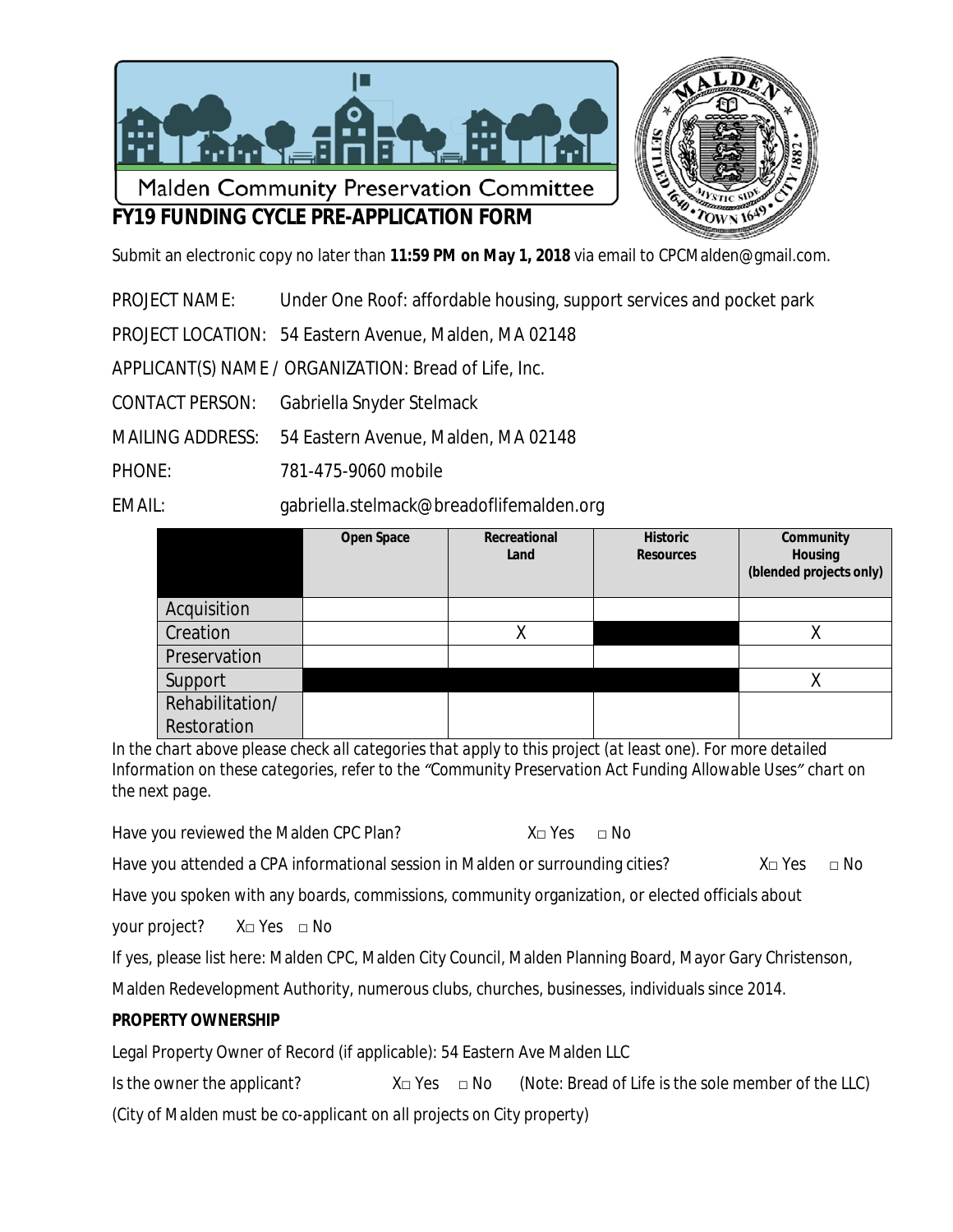If the applicant is not the owner, does the applicant have site control or written consent of the property Owner to submit an application?  $\Box$  Yes  $\Box$  No *If Yes, please attach documentation. If No, project will be deemed ineligible for this applicant.*

#### **PROJECT FUNDING**

Have you identified other potential funding sources?  $X \square Y$ es  $\square$  No If yes, please list the funding sources here:

For housing portion: North Suburban HOME Consortium through Malden Redevelopment Authority, Federal Home Loan Bank sponsored by Century Bank, MA Department of Housing and Community Development. For Bread of Life portion: (major contributors) A&A Window Products, Amelia Peabody Charitable Fund, Arthur S. Reinherz Charitable Foundation, Beth Israel Senior Citizens Housing, Brookline Bank, City of Melrose, Clipper Ship Foundation, Donovan Family Foundation, Eastern Bank Charitable Foundation, Eaton Vance Management, First United Methodist Church Melrose, Good Shepherd Episcopal Church of Reading, Grainger Foundation, Independent Church of the Free Spirit Lexington, The Ludcke Foundation, Melrose Highlands Congregational Church, People's United Community Foundation of Eastern MA, Preotle Lane & **Associates** 

**PROJECT DESCRIPTION:** *(Please include what community need this project is trying to address and how this project aligns with CPC goals)*

Our Under One Roof building project will construct a central BOL facility to house our own kitchen, dining room/multi-service hall, food pantry and administration, bringing all our programs "under one roof" while expanding our impact on individuals in poverty by constructing 14 permanent studio apartments to be owned by Metro North Housing Corp (MNHC), a non-profit corporation, for housing very low-income homeless individuals and veterans. BOL will provide services for the tenants, including access to our meals program, food pantry, and all educational, cultural and community activities provided in our multi-service hall. The proposed building will be a two-condominium trust. A crucial part of our design is to establish the Northern Strand Community Trail as the main access point for the public to our facility. Our design will transform the existing commercial, utilitarian, blacktopped area of our site, which for years abutted the railroad tracks (now the Trail), into a "pocket park" for passive recreational use by the public as well as patrons of our food and multi-service programs. Our design includes replacing the existing high chain-link fence with attractive pedestrian-height railing; greening the area between the Trail and the new building with trees and other plantings; and creating an outside seating area open to the public. We will also green our Eastern Avenue entrance.

Our project aligns with Community Preservation Plan general priorities in these ways:

1) we will increase trees and vegetation

2) we have received endorsement from other Malden boards, commissions, departments, or community groups including Malden City Council, Malden Planning Board, Mayor Gary Christenson, Malden Redevelopment Authority, North Suburban Home Consortium

3) we are creatively and coherently addressing two of the CPA focus areas (i.e., blended projects) by creating passive recreational space and affordable housing

4) we are leveraging considerable funds, grants and in-kind contributions for this project 5) we are addressing two long-standing needs in the community: a permanent facility providing access for low-income families to food and multi-services, and affordable housing for homeless individuals and veterans. The project is particularly urgent and time-sensitive because our special permit for construction expires June 2020.

Our project aligns with Community Preservation Plan priorities within CPA focus areas in these ways: 1) creation of new recreational facilities (passive)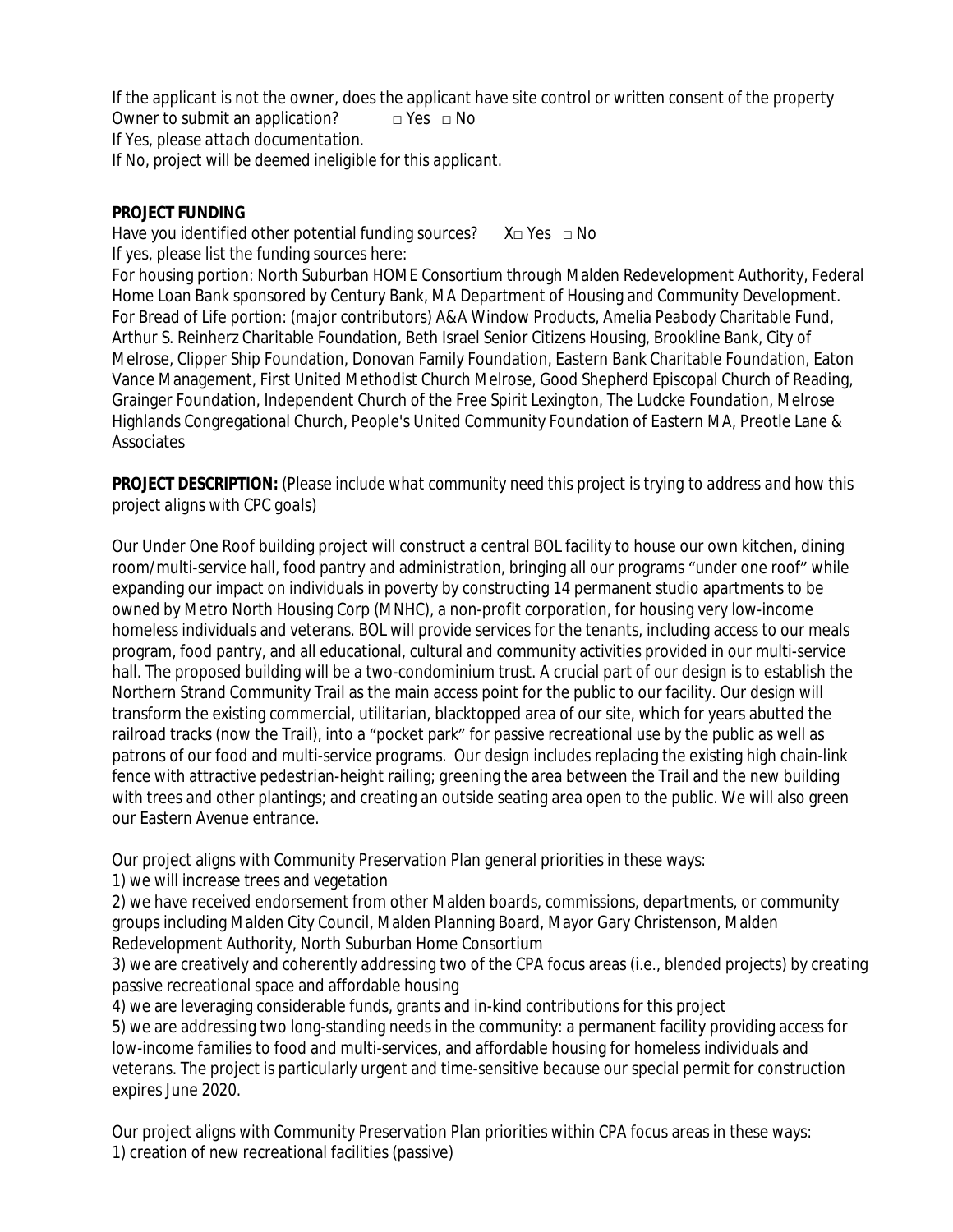2) enhancement of Malden's visual image by beautifying the frontage of our 54 Eastern Avenue site on both the Trail and Eastern Avenue sides

3) expansion of access to the existing Bike Path (Trail) which will be accessible for pedestrians passing through our site from our Eastern Avenue entrance. We are anticipating being able to use our kitchen and dining hall as a site for workforce development trainings/programs in food service, with the potential of developing café service for users of the Trail, such as hot & cold beverages, sandwiches, bakery products. Our outdoor seating area can be used at different times by patrons of the café and our free meals program. 4) creation of permanently affordable housing for low-income individuals, funded by HUD and DHCD sources with funding-mandated deed restrictions

5) provision of housing that is harmonious in design and scale with the surrounding community, which is zoned residential/commercial. Our facility will be 3 stories high and will sit in the area of the site's lowest elevation

6) provision of support services for formerly homeless households by providing tenants living in the MNHCowned units access to free food as well as services such as English classes, nutrition education/food demos and workforce development opportunities

### **PROJECT STATUS:** *(Please include what level of planning has already been undertaken to inform the proposal)*

1) creation of 54 Eastern Ave Malden LLC in 2013 with two original members, Bread of Life and Tri-City Community Action Program (Tri-CAP), and purchase of 54 Eastern Ave in Malden by the LLC through an acquisition loan from Century Bank

2) assignment by Tri-CAP of its interest in the LLC to the LLC as part of its 2015 bankruptcy settlement, which left BOL as the sole member of 54 Eastern Ave Malden LLC

3) creation of Metro North Housing Corp (MNHC) in 2015 as a non-profit housing corporation which will own the housing at 54 Eastern Ave; appointment of board directors, including five members who are or were BOL board members, and the appointment of the BOL Executive Director as the ED of MNHC. MNHC currently owns two affordable properties formerly owned by Tri-CAP: 22 Charles Street and 115 Washington Street in Malden

4) retention of Resolution Architects, Randy Johnson, and development of schematics

5) obtaining of construction estimate from general contractor, Tara Construction, and recent revision of that estimate to account for inflation and construction market forces

6) successful Phase I environmental review of the site

7) approval of the Malden Planning Board of a special permit for construction at 54 Eastern Ave, and extension of the permit several times, currently through June 2020

8) partnership with New England Communities, Inc, Ted Trivers, President, as the developer of the project 9) conversion of the LLC's acquisition loan to a fully-amortized 25-year mortgage, which BOL currently pays

To date, BOL has secured 49%, or \$1.44 million in commitments and in-hand donations, toward the \$2.93 million in funding needed for its portion of the building. Bread of Life will own the first floor of the newly constructed facility, totaling 6,361 square feet, consisting of the dining hall/multi-use community space, kitchen, walk-in coolers, food pantry storage & distribution, and offices. MNHC will own the affordable housing on the 2<sup>nd</sup> and 3<sup>rd</sup> floors of the building totaling 8,531 square feet. MNHC has secured 58%, or \$2.6 million in commitments toward the \$4.4 million needed for their housing portion of the project: \$1.2 million from the North Suburban HOME Consortium and \$1.4 million from the Federal Home Loan Bank, sponsored by Century Bank. MNHC applied for a grant from the MA Department of Housing and Community Development (DHCD) for the remaining \$1.8 million. If funded, the project could close and begin construction as soon as November 2019.

# **FOR HISTORIC RESOURCES PROJECTS:**

Is the resource listed on the State Register of Historic Places? □ Yes X□ No *(You can check designation at mhc-macris.net)* If no, has the Malden Historical Commission determined that the resource is significant?  $\Box$  Yes X $\Box$  No